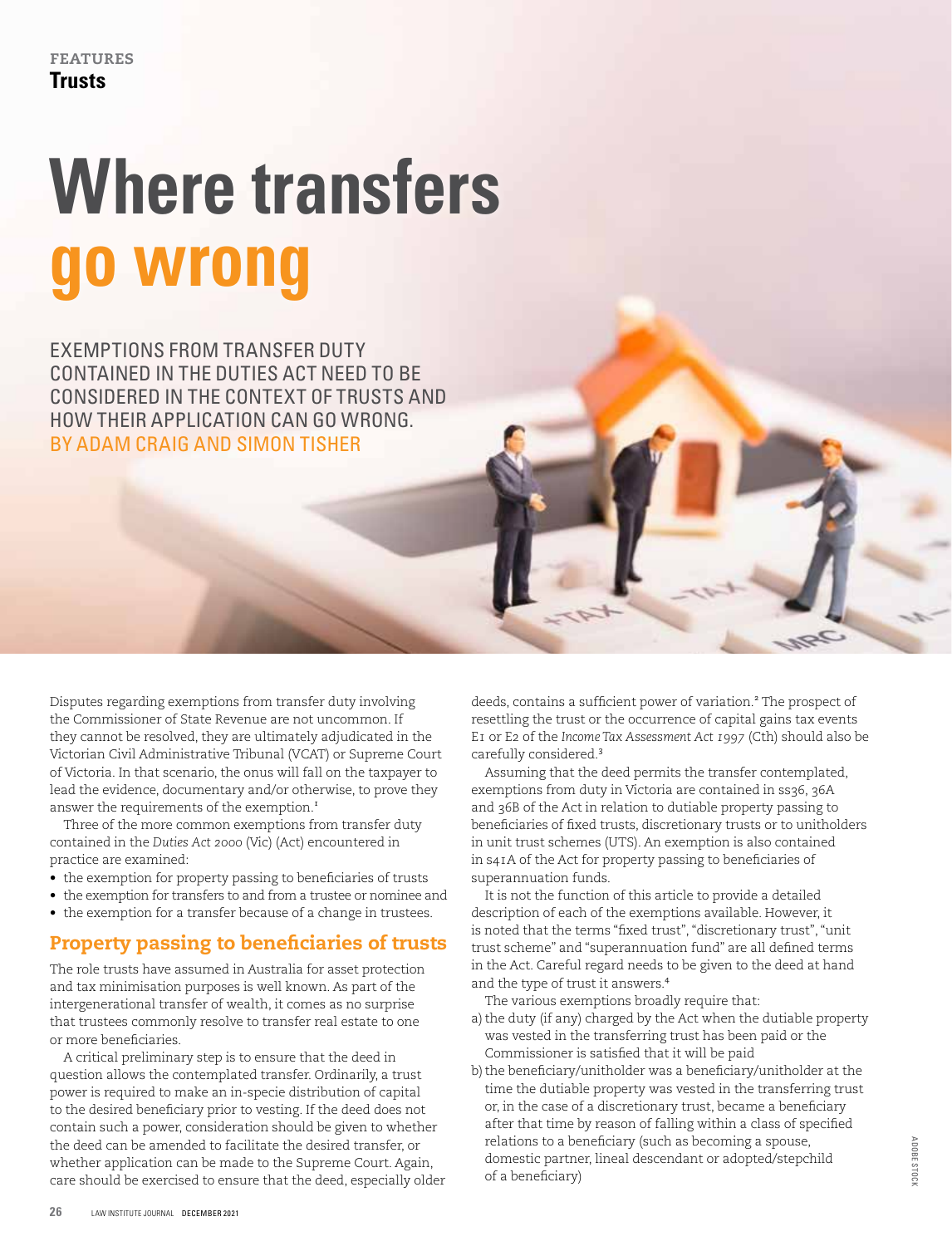- c) the transfer is either to the beneficiary/ unitholder absolutely or to the beneficiary/ unitholder as trustee of another trust which answers strict criteria and
- d) the Commissioner is satisfied that the transfer is not part of a sale or other arrangement under which there exists any consideration for the transfer.

The requirements above should not be seen as conclusive by any means. The elements required for exemption pursuant to s41A (property passing to beneficiaries of superannuation funds)<sup>5</sup> require items (a), (b) (however the beneficiary must have been a beneficiary when the property first became part of the fund), (c) (transfer must be to the beneficiary absolutely) above to be satisfied, though not item (d). In the case of ss36 (fixed trust), 36B (UTS) and 41A (superannuation fund), further rules limit the exemption – essentially to the extent of the recipient beneficiary's interest in the trust/ fund (and in some instances impose other requirements). A concession may be available where these further requirements are not met.

A key requirement for ss36, 36A and 36B is that the transfer is not part of a sale or other arrangement under which there exists any consideration for the transfer. The concept of "consideration", in particular, is widely construed by the Commissioner. It is not sufficient to simply write "entitlement in equity" or similar on the transfer. The VCAT and Supreme Court have concluded that the concept of consideration extends to loan accounts that will be discharged or by necessity forgiven by reason of the transfer (likely if the only asset of significance is the property being transferred).<sup>6</sup> Transfers that result in a deficiency of trust assets are similarly problematic; evidence will be required of the trust's ability to discharge the loans post-transfer.

*Astakhov v Commissioner of State Revenue*<sup>7</sup> is a typical example of the pitfalls that can occur. Mr Astakhov was the trustee of the S & V Astakhov Family Trust, a standard kind of discretionary trust established by deed in

February 2010. In May 2010 a residential property was purchased by Mr Astakhov as trustee for the trust. The purchase was financed entirely by loans from beneficiaries. Some five years later, Mr and Mrs Astakhov told their accountant they wished to live in the property as their home. Resolutions were passed to vest the property in Mr Astakhov (personally) and Mr and Mrs Astakhov entered a Deed of Distribution. Mrs Astakhov was a party to the Deed in her capacity as a guardian of the trust.

Ultimately, the financial statements of the trust were provided to the Commissioner. They showed that loans owed by Mr Astakhov (as trustee of the Trust) to each of Mr and Mrs Astakhov had been reduced by \$939,583, or \$1,879,166 in total during the financial year of transfer. The Commissioner assessed

### **SNAPSHOT**

▼

- Although commonly claimed, exemption for the transfer of dutiable property from a trust to a beneficiary is by no means a given. Particular regard should be given consideration, including the forgiveness of loans, exists for the transfer.
- The Court of Appeal has clarified that the existence in a bare trust need not preclude the availability of the exemption in s35(1)(a) of the *Duties Act*. However, the exemption remains limited in scope, especially if beneficial interests are shifted or diluted.
- The exemption for a transfer in relation to a change in trustees in s33(3) of the *Duties Act* has a specific and narrow purpose. A rigorous test of a factual nature is imposed. A finding that the transfer creates a new trust or structure will be fatal to its application.
- The specific criteria of each exemption must be applied rigorously and strictly. Near enough will not be good enough. If is the taxpayer who will carry the onus of proof in a dispute with the State Revenue Office.

the transfer to duty of \$112,200.

In VCAT, the taxpayer was unsuccessful. Member Reynah Tang found that there was consideration in the form of waiver by conduct of loans owing to Mr Astakhov. He also found that Mr Astakhov's accountant knew that as a consequence of the transfer of the property, the loans owed by the Trust to Mr and Mrs Astakhov would become worthless. Mr Astakhov's submission that any forgiveness of the loans occurred after the transfer was rejected. Member Tang found that there is nothing in the language of the provision that requires the two events to be within the same financial year or otherwise contemporaneous.

Fundamentally, as was articulated by Geoffrey Nettle QC (later Nettle J of the High Court) in *Ralara*,<sup>8</sup> the transfer must be to a beneficiary qua beneficiary. That is, it is to be for no consideration and in conformity with the trust. Careful regard should be given to the State Revenue Office's (SRO) online evidentiary manual as to the documents that will be required (including three years of financial accounts and a statutory declaration from the trustee) before the transaction is undertaken.

The giving of a mortgage by the beneficiary or unitholder to secure the same or a greater amount as that outstanding under a mortgage to which the property was subject prior to transfer will not necessarily be fatal to the availability of the exemption.<sup>9</sup> This is provided the Commissioner is satisfied that the transfer is not part of a sale or arrangement for consideration designed to take advantage of an exemption or concession.

Where exemption is sought pursuant to s36B in relation to a transfer of property from a UTS, the dutiable value of property transferred as a proportion of the trust's net assets must not exceed the unitholder's proportion of the trust's net assets at the relevant time, being the time the property became subject to the trust.<sup>10</sup> Further, the value of the unitholder's units must be reduced by the value of the property

transferred. A similar though simpler test is applicable where exemption is sought under s36 for a fixed trust.

The proportionate calculations can be complex. In *Rakmy*<sup>11</sup> a UTS had three unitholders. The units of one unitholder was fully paid; the units of the other two unitholders were partly paid only (to a minor degree). The Supreme Court of Victoria concluded that the owners of the partly paid units still had an equal interest in the trust fund and that the interest of the fully paid unitholder was one-third, not 99.98 per cent as contended.<sup>12</sup> Since the dutiable value of the property as a proportion of the net assets of the UTS was 64 per cent, a proportionate concession from duty as to one-third was applicable only.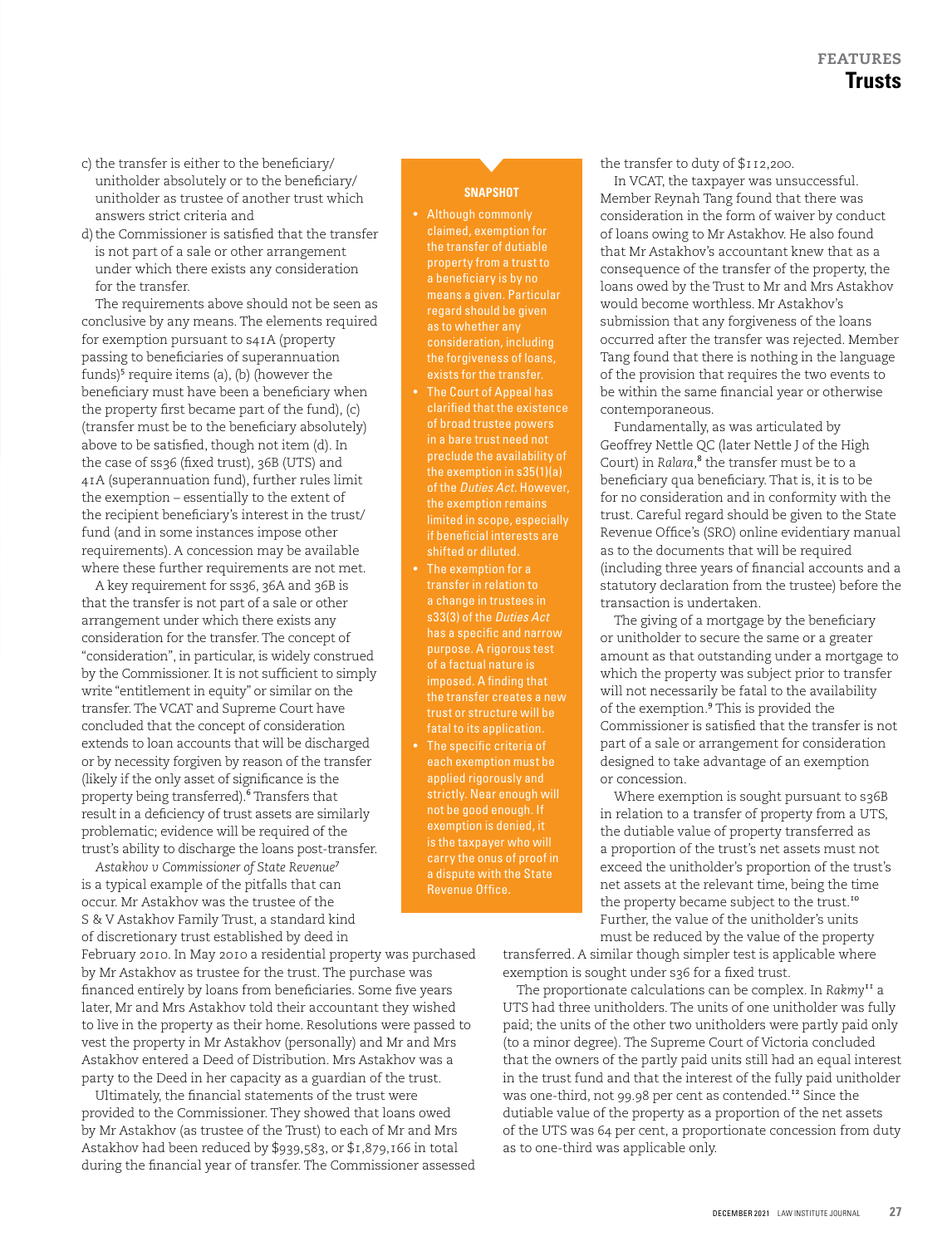## Transfers to and from a trustee or nominee

Another exemption that is commonly sought is for transfers made where the property is "to be held solely as trustee or nominee of the transferor, without any change in the beneficial ownership of the property":  $s_35(i)(a)$  of the Act.

The most recent decision that deals with this exemption is *MD Commercial Pty Ltd v Commissioner of State Revenue (MD Commercial)*. <sup>13</sup> Two brothers inherited a property. Each established a trust and transferred their respective interests in the property into each respective trust. The trust deeds required the trustees to act in accordance with the beneficiaries' directions, and empowered the trustees, at the beneficiaries' direction, to engage in property development activities. The SRO stamped the transfer as exempt. It later issued assessments following property development activities.

The taxpayer was initially unsuccessful in the VCAT and on appeal to the Supreme Court.<sup>14</sup> Central to the reasoning of the Tribunal and the Court was that, pursuant to the particular provisions of the deeds, the obligations of the trustees extended further than to simply holding the property for the respective transferrers.<sup>15</sup> The "possibility" of the trustee subdividing, developing and selling some or all of the land denied the exemption because, according to the Court, the terms of the trust contemplated changes in the beneficial ownership.<sup>16</sup>

The taxpayer's appeal to the Court of Appeal was allowed. In reaching its conclusion, the Court considered the previous leading authorities: *Comptroller of Stamps v Yellowco Five Pty Ltd (Yellowco), Commissioner of State Revenue v Victoria Gardens Developments Pty Ltd (Victoria Gardens)* and *White Rock Properties Pty Ltd v Commissioner of State Revenue (White Rock)*. 17

The Court of Appeal distinguished the facts before it from *Victoria Gardens* and *White Rock* on the basis that on the facts before it there was no "present obligation on the trustee to develop and realise the property".<sup>18</sup> The Court articulated the critical inquiry as "for whom is the property to be held"<sup>19</sup> The decision in *Yellowco Five* was distinguished on the basis that the facts before the Court (in *MD Commercial*) did not involve the possibility of the introduction of new beneficiaries.<sup>20</sup> Further, the Commissioner's submission that a trustee empowered by the deed to do anything more than "guard" the property may not be "holding" it in the relevant sense was rejected. "Holding" property was not confined to "guarding" property – it was permissible to earn income from the property.<sup>21</sup> Finally, a power to sell (as opposed to the obligation to sell) did not prevent the exemption from applying.<sup>22</sup>

It is clear from *MD Commercial* that the existence of broad trustee powers in a bare trust need not preclude the availability of the exemption. However, the decision should not be seen as a broad panacea to accessing the exemption. The Court in *MD Commercial* confirmed the requirement, articulated by Phillips J in *Yellowco Five*, that the words "solely as trustee or nominee of the transferor" imported some requirement of exclusivity.<sup>23</sup> Further, the Court in *MD Commercial* did not overrule or disapprove of the Court's observation in *White Rock* that s35(1)(a) "has a very limited scope".<sup>24</sup> If the trust deed allows the beneficial interest in the property to be shifted or dilutes the interest of the beneficiary, then there will still be difficulties in obtaining the exemption.<sup>25</sup>

## Change in trustees

Section 33(3) of the Act provides an exemption from duty in respect of a transfer of dutiable property if the Commissioner is satisfied that the transfer is made solely because of the retirement of a trustee or the appointment of a new trustee (or other change in trustees) and in order to vest the property in the trustees entitled to hold it.

The Commissioner's views as to the application of this exemption are well known. Pursuant to Revenue Ruling DA.030, the Commissioner will not be satisfied that the transfer is solely because of a change in trustee where it forms part of a transaction or a series of transactions that have a separate commercial objective.

The Court of Appeal in Victoria has made it clear that the exemption has a "specific and narrow purpose".<sup>26</sup> A finding that the transfer gives rise to a new trust or a new legal structure, as was the case in *White Rock* and *Michaelides & Anor v Commissioner of State Revenue* [2016] VSC 256, will be fatal to the application of the exemption.<sup>27</sup>

Even if the transferee is appointed as trustee of the same continuing trust, exemption under s33(3) will only be conferred where the transfer occurs:

a) solely because of the retirement of a trustee, the appointment of a new trustee or a change in trustee and

b) solely to vest the property in the trustee entitled to hold it. In *Perpetual Trustee Co Ltd v Commissioner of State Revenue*<sup>28</sup> Hansen J noted the Oxford English Dictionary's meaning of "solely" to include "exclusively". He articulated that exemption (23) under Heading VI of the Third Schedule to the *Stamps Act 1958* (Vic) (the predecessor to s33(3)) would only apply if its requirements, which were substantially the same as (a) and (b) above, were met and the transfer was "not in consequence of any other factor".<sup>29</sup> According to Hansen J, the legislature had imposed a rigorous test of a factual nature.

Hansen's dicta has since been approved numerous times by the Victorian Court of Appeal in cases that have considered  $s_3$ 3(3).<sup>30</sup> Accordingly, a finding that the transfer was made to facilitate the carrying on of a partnership business of the development and sale of land, rather than solely because of the appointment of a trustee or solely in order to vest the land in a trustee entitled to hold it will not answer the requirements of  $s33(3)$ .<sup>31</sup>

## Conclusion

Taxpayers who do not qualify for the exemptions considered above often fail to approach the specific criteria of the relevant exemption rigorously and strictly. Near enough will not be good enough. Where this occurs, it will be up to the taxpayer to contest the resulting assessments through the objection process and, if unsuccessful, in the VCAT or the Supreme Court if they wish to pursue the matter further. ■